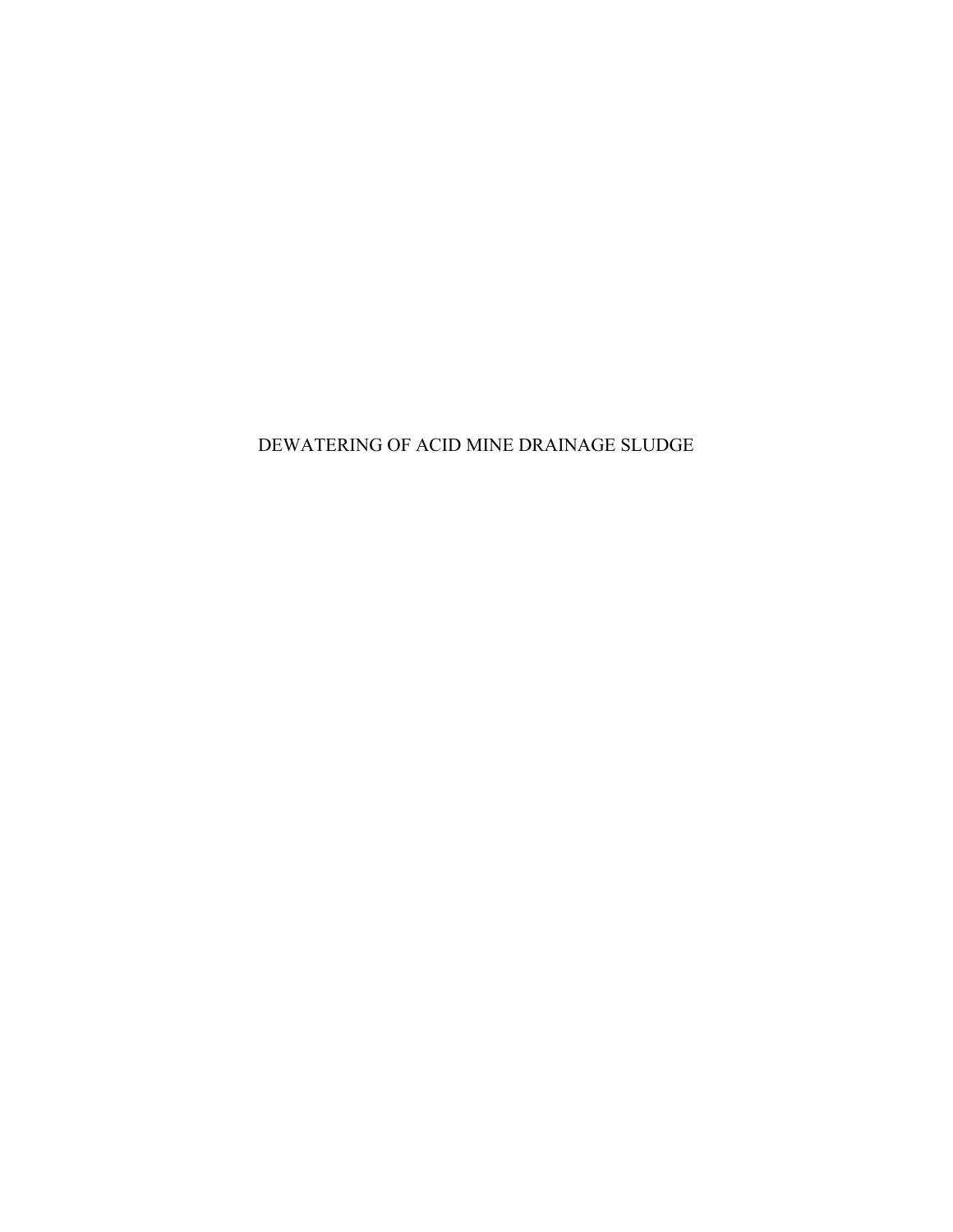## DEWATERING OF ACID MINE DRAINAGE SLUDGE

## ERNEST MINE COMPLEX

## TABLE OF CONTENTS

| <b>SECTION</b> |                                              |                                                                                                                                                                   | PAGE NO.                                             |  |
|----------------|----------------------------------------------|-------------------------------------------------------------------------------------------------------------------------------------------------------------------|------------------------------------------------------|--|
| I.             | Conclusions                                  | $I - 1$                                                                                                                                                           |                                                      |  |
| Π.             | Recommendations                              | $II - 1$                                                                                                                                                          |                                                      |  |
| Ш.             | Introduction                                 |                                                                                                                                                                   |                                                      |  |
|                | A.<br><b>B.</b><br>$C_{\cdot}$               | General<br>Literature Review<br>Research and Pilot Plant Efforts                                                                                                  | $III - 1$<br>$III - 1$<br>$III - 2$                  |  |
| IV.            | <b>Existing Plant Operations</b>             |                                                                                                                                                                   |                                                      |  |
|                | A.<br><b>B.</b><br>$C_{\cdot}$               | <b>Plant Description</b><br><b>Design Operating Parameters</b><br><b>Raw Water Characteristics</b>                                                                | $IV - 1$<br>$IV - 5$<br>IV - $15$                    |  |
|                |                                              | Raw Water Physical Analysis<br>1.<br>2.<br>Raw Water Biological Analysis<br>3 <sub>1</sub><br>Raw Water Chemical Analysis                                         | $IV - 15$<br>$IV - 16$<br>$IV - 16$                  |  |
|                | D.                                           | <b>Sludge Characteristics</b>                                                                                                                                     | $IV - 19$                                            |  |
|                |                                              | <b>Sludge Physical Analysis</b><br>1.<br>2.<br><b>Sludge Chemical Analysis</b>                                                                                    | $IV - 19$<br>IV - $24$                               |  |
|                | E.                                           | <b>Experimental Pilot Operations</b>                                                                                                                              | IV $-24$                                             |  |
| V.             | <b>Sludge Dewatering "Pilot Plant" Tests</b> |                                                                                                                                                                   |                                                      |  |
|                | A.<br>В.<br>C.<br>D.<br>Ε.                   | General<br>Ancatec-Barefoot Corporation-Vacuum Leg<br>Liquid Removal Service, Inc.-Black Box<br>Euramca Ecosystems, Inc.-Filter Press<br>"Yellowboy" - Centrifuge | $V - 1$<br>$V - 2$<br>$V - 7$<br>$V - 9$<br>$V - 14$ |  |
| VI.            | Review of Sludge Dewatering Techniques       |                                                                                                                                                                   |                                                      |  |
|                | A.                                           | Rotary Vacuum Filtration                                                                                                                                          | $VI - 1$                                             |  |
|                |                                              | Conventional<br>1.<br>2.<br>Precoat<br>3.<br>Vacuum Filter Operation                                                                                              | $VI - 1$<br>$VI - 3$<br>$VI - 7$                     |  |
|                | <b>B.</b>                                    | Continuous Belt Filter Presses (CBFP)                                                                                                                             | $VI - 9$                                             |  |